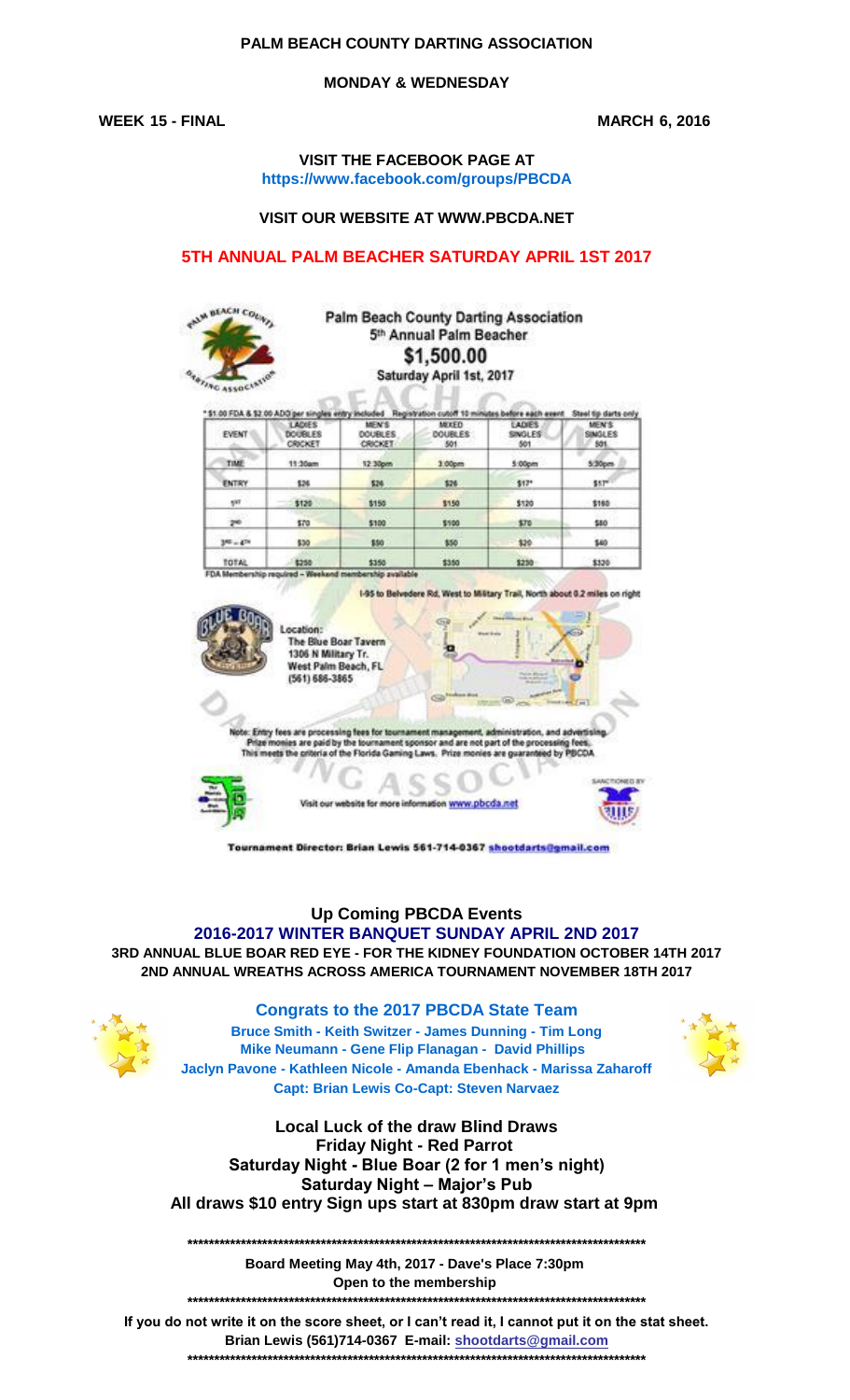#### **MONDAY DIV 1 STAT SHEET PALM BEACH COUNTY DARTING ASSOCIATION**

| <b>TEAM'S</b>                         | <b>Totals</b> |  |  |
|---------------------------------------|---------------|--|--|
| <b> SLATE BILLIARDS - ASHLEY</b>      | 351           |  |  |
| <b>RACKS N BALLS – LUCKY BASTARDS</b> | 299           |  |  |
| <b>IBLUE BOAR - BUTTHEADS</b>         | 292           |  |  |
| <b>IMAJOR'S – WOLVERINES</b>          | 131           |  |  |

**15 - FINAL WEEK 6, 2016 MARCH**

| <b>All-Stars</b><br>$%-W$<br>$\boldsymbol{\$}$<br>180<br>R <sub>9</sub><br><b>Wins</b><br>6 <sub>B</sub><br><b>BLUE BOAR - BUTTHEADS</b> | Loses                   |                 |  |  |  |  |  |
|------------------------------------------------------------------------------------------------------------------------------------------|-------------------------|-----------------|--|--|--|--|--|
|                                                                                                                                          |                         | <b>Games</b>    |  |  |  |  |  |
| \$<br><b>BRUCE SMITH</b><br>238<br>74%<br>31                                                                                             | 11                      | 42              |  |  |  |  |  |
| \$<br><b>JAMES DUNNING</b><br>210<br>$\overline{1}$<br>42%<br>19                                                                         | 26                      | 45              |  |  |  |  |  |
| \$<br><b>TAZ LILIESTEDT</b><br>27%<br>8<br>78                                                                                            | 22                      | 30              |  |  |  |  |  |
| \$<br><b>FLIP FLANAGAN</b><br>142<br>45%<br>15                                                                                           | 18                      | 33              |  |  |  |  |  |
| \$<br><b>PATRICK HICKEY</b><br>$\overline{2}$<br>79%<br>156<br>19                                                                        | 5                       | 24              |  |  |  |  |  |
| \$<br><b>KEITH SWITZER</b><br>$\bf{0}$<br>$\mathbf 0$                                                                                    | $\mathbf 0$             | $\bf{0}$        |  |  |  |  |  |
| 53%<br>92<br><b>TEAM TOTALS</b><br>$\overline{2}$<br>824<br>$\mathbf{1}$<br>$\bf{0}$                                                     | 82                      | 174             |  |  |  |  |  |
| <b>All-Stars</b><br>180<br>R <sub>9</sub><br>$%-W$<br><b>Wins</b><br>6 <sub>B</sub><br><b>RACKS N'BALL'S - LUCKY BASTARDS</b>            | Loses                   | <b>Games</b>    |  |  |  |  |  |
| В<br><b>STEVEN NARVAEZ</b><br>91<br>57%<br>17                                                                                            | 13                      | 30              |  |  |  |  |  |
| B<br><b>DAVE PHILLIPS</b><br>284<br>$\overline{1}$<br>$\overline{1}$<br>57%<br>24                                                        | 18                      | 42              |  |  |  |  |  |
| B<br><b>LOU HUNT</b><br>91<br>56%<br>22                                                                                                  | 17                      | 39              |  |  |  |  |  |
| \$<br>$\overline{2}$<br><b>BOB BIRCH</b><br>27%<br>8<br>169                                                                              | 22                      | 30              |  |  |  |  |  |
| \$<br>3<br><b>MIKE NEUMANN</b><br>161<br>44%<br>12                                                                                       | 15                      | 27              |  |  |  |  |  |
| \$<br><b>SCOTT JARMAKOWICZ</b><br>24<br>4                                                                                                | 5                       | 9               |  |  |  |  |  |
| 87<br><b>TEAM TOTALS</b><br>49%<br>$6\phantom{a}$<br>820<br>$\mathbf{1}$<br>$\mathbf{0}$                                                 | 90                      | 177             |  |  |  |  |  |
| <b>All-Stars</b><br>$%-W$<br>180<br>R <sub>9</sub><br><b>Wins</b><br><b>SLATE BILLIARDS - ASHLEY</b><br>6 <sub>B</sub>                   | Loses                   | <b>Games</b>    |  |  |  |  |  |
| \$<br><b>ASHLEY RICHEY</b><br>117<br>63%<br>19                                                                                           | 11                      | 30              |  |  |  |  |  |
| \$<br>$\overline{1}$<br>73%<br>261<br>33<br><b>AARON CAMPBELL</b>                                                                        | 12                      | 45              |  |  |  |  |  |
| \$<br><b>KEVIN WEST</b><br>74%<br>135<br>20                                                                                              | $\overline{7}$          | 27              |  |  |  |  |  |
| \$<br>$\overline{2}$<br><b>PATRICK MARTINCAVAGE</b><br>72%<br>281<br>28                                                                  | 11                      | 39              |  |  |  |  |  |
| \$<br><b>MICHAEL RANNAZZISI</b><br>74%<br>20<br>114                                                                                      | $\overline{7}$          | 27              |  |  |  |  |  |
| \$<br>$\mathbf{1}$<br><b>JOSHUA DAVENPORT</b><br>$\mathbf{3}$<br>17%                                                                     | 5                       | 6               |  |  |  |  |  |
| 70%<br>121<br><b>TEAM TOTALS</b><br>911<br>$\mathbf{1}$<br>$\overline{2}$<br>$\bf{0}$                                                    | 53                      | 174             |  |  |  |  |  |
| <b>All-Stars</b><br>$\boldsymbol{\$}$<br>180<br>R <sub>9</sub><br>$%-W$<br><b>Wins</b><br><b>MAJOR'S - WOLVERINES</b><br>6 <sub>B</sub>  | Loses                   | <b>Games</b>    |  |  |  |  |  |
| 1<br>1<br><b>CHRIS CUMMINS</b><br>B<br>111<br>40%<br>18                                                                                  | 27                      | 45              |  |  |  |  |  |
| \$<br><b>PAUL DORLING</b><br>68<br>1<br>12%<br>4                                                                                         | 29                      | 33              |  |  |  |  |  |
| \$<br><b>BRYANT HUMPHREY</b><br>45%<br>86<br>19                                                                                          | 23                      | 42              |  |  |  |  |  |
| \$<br><b>NICK EFTHYOULOU</b><br>77<br>28%<br>5                                                                                           | 13                      | 18              |  |  |  |  |  |
| \$<br><b>JIM SCHULTZ</b><br>14<br>0%<br>0                                                                                                | 9                       | 9               |  |  |  |  |  |
| \$<br>$6\phantom{a}$<br>1<br><b>PAM ROACH</b><br>4%                                                                                      | 23                      | 24              |  |  |  |  |  |
| $2 \mid 0 \mid 27\%$<br>$-47$<br><b>TEAM TOTALS</b><br>362<br>1 <sup>1</sup>                                                             | $\frac{124}{ }$         | $\frac{1}{171}$ |  |  |  |  |  |
| <b>MEN'S TOP ALL-STARS</b><br><b>WOMEN'S TOP ALL-STARS</b>                                                                               |                         |                 |  |  |  |  |  |
| <b>DAVE PHILLIPS</b><br>284<br><b>ASHLEY RICHEY</b>                                                                                      |                         |                 |  |  |  |  |  |
| <b>PATRICK MARTINCAVAGE</b><br>281<br><b>PAM ROACH</b>                                                                                   |                         |                 |  |  |  |  |  |
| <b>AARON CAMPBELL</b><br>261                                                                                                             |                         |                 |  |  |  |  |  |
| <b>MEN'S HIGH IN</b>                                                                                                                     | <b>WOMEN'S HIGH IN</b>  |                 |  |  |  |  |  |
| <b>CHRIS CUMMINS</b><br>170<br><b>ASHLEY RICHEY</b>                                                                                      |                         |                 |  |  |  |  |  |
| <b>MEN'S HIGH OUT</b>                                                                                                                    | <b>WOMEN'S HIGH OUT</b> |                 |  |  |  |  |  |
| <b>BRUCE SMITH</b><br>105<br><b>ASHLEY RICHEY</b>                                                                                        | 138                     |                 |  |  |  |  |  |
|                                                                                                                                          | <b>401 BEST OUT'S</b>   |                 |  |  |  |  |  |
| <b>HONORABLE MENTION</b>                                                                                                                 |                         |                 |  |  |  |  |  |
| <b>JAMES D / PATRICK M / NICK E 120 IN</b><br>PATRICK MARTINCAVAGE 12 DART OUT                                                           |                         |                 |  |  |  |  |  |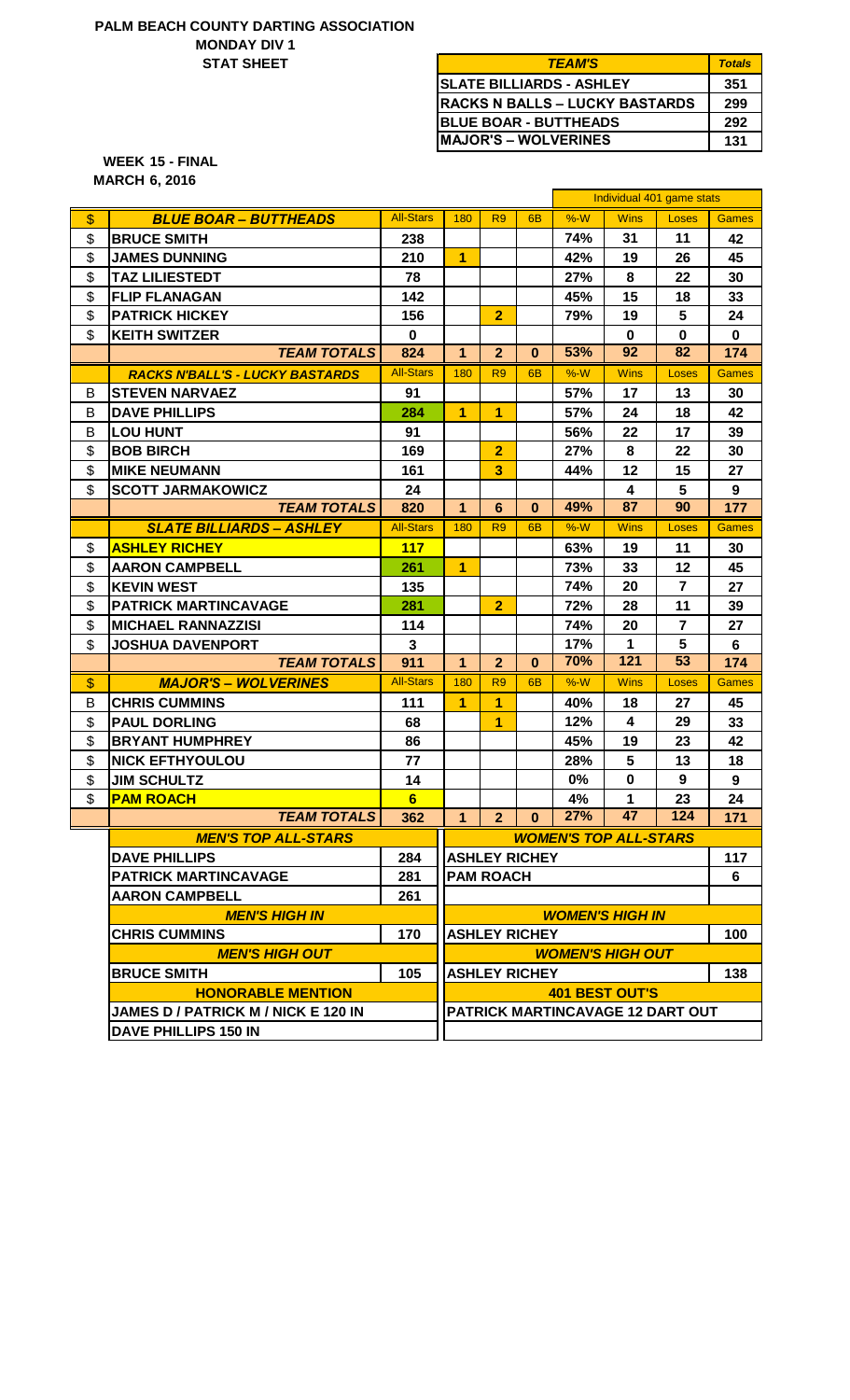# **PALM MONDAY DIV 2**

**SCOTT MANDLER 136 IN**

|                          |                                                     |                         | <b>TEAM'S</b><br><b>BLUE BOAR - DAVE</b><br><b>RED PARROT – RON</b> |                |                     |                               |                |                | <b>Totals</b>      |
|--------------------------|-----------------------------------------------------|-------------------------|---------------------------------------------------------------------|----------------|---------------------|-------------------------------|----------------|----------------|--------------------|
|                          | <b>PALM BEACH COUNTY DARTING ASSOCIATION</b>        |                         |                                                                     |                |                     |                               |                |                | 235                |
|                          | <b>MONDAY DIV 2</b>                                 |                         |                                                                     |                |                     |                               |                |                | 229                |
|                          | <b>STAT SHEET</b>                                   |                         | <b>BLUE BOAR - TRACY</b>                                            |                |                     |                               |                |                | 196                |
|                          |                                                     |                         |                                                                     |                |                     | <b>ELK'S - MARCIA</b>         |                |                | 178                |
|                          | <b>WEEK 15 - FINAL</b>                              |                         |                                                                     |                |                     | <b>BLUE BOAR - BULL HAWKS</b> |                |                | 162                |
|                          | <b>MARCH 6, 2016</b>                                |                         |                                                                     |                | <b>ELK'S - JOHN</b> |                               |                |                | 74                 |
|                          |                                                     |                         | Individual 401 game stats                                           |                |                     |                               |                |                |                    |
| $\mathsf{\$}$            | <b>BLUE BOAR - DAVE</b>                             | <b>All-Stars</b>        | 180                                                                 | R <sub>9</sub> | 6 <sub>B</sub>      | %W                            | <b>Wins</b>    | Loses          | Games              |
| \$                       | <b>DAVE PAUGH</b>                                   | 40                      |                                                                     |                |                     | 67%                           | 26             | 13             | 39                 |
| \$                       | <b>TONY VALENTI</b>                                 | 37                      |                                                                     |                |                     | 69%                           | 27             | 12             | 39                 |
| \$                       | <b>VINCENT ARMAS</b>                                | 21                      |                                                                     |                |                     | 33%                           | $6\phantom{1}$ | 12             | 18<br>$\bf{0}$     |
| \$<br>\$                 | <b>JOHN BURNS</b><br><b>JUSTIN SHEEHAN</b>          | 0<br>51                 |                                                                     |                |                     | 67%                           | $\bf{0}$<br>30 | $\bf{0}$<br>15 | 45                 |
| \$                       | <b>DAVE DIEDRICH</b>                                | 55                      |                                                                     |                |                     | 80%                           | 24             | 6              | 30                 |
|                          | <b>TEAM TOTALS</b>                                  | 204                     | $\bf{0}$                                                            | $\bf{0}$       | $\mathbf{0}$        | 66%                           | 113            | 58             | 171                |
|                          | <b>RED PARROT - RON</b>                             | <b>All-Stars</b>        | 180                                                                 | R <sub>9</sub> | 6B                  | %W                            | <b>Wins</b>    | Loses          | Games              |
| \$                       | <b>RON HILL</b>                                     | 61                      |                                                                     |                |                     | 67%                           | 30             | 15             | 45                 |
| \$                       | <b>JOE RECKERS</b>                                  | 47                      |                                                                     |                |                     | 52%                           | 22             | 20             | 42                 |
| \$                       | <b>RAY ALHO</b>                                     | 42                      |                                                                     |                |                     | 62%                           | 28             | 17             | 45                 |
| \$                       | <b>ELISHA GUFFY</b>                                 | $\blacksquare$          |                                                                     |                |                     | 56%                           | 5              | 4              | 9                  |
| \$                       | <b>JOE RUSSO</b>                                    | 57                      |                                                                     |                |                     | 81%                           | 29             | $\overline{7}$ | 36                 |
|                          |                                                     |                         |                                                                     |                |                     |                               |                |                |                    |
|                          | <b>TEAM TOTALS</b>                                  | 208                     | $\bf{0}$                                                            | $\bf{0}$       | $\bf{0}$            | 64%                           | 114            | 63             | 177                |
| $\boldsymbol{\$}$        | <b>BLUE BOAR - TRACY</b>                            | <b>All-Stars</b>        | 180                                                                 | R <sub>9</sub> | 6B                  | $%-W$                         | <b>Wins</b>    | Loses          | <b>Games</b>       |
| \$                       | <b>TRACY MOSER</b>                                  | $\mathbf{2}$            |                                                                     |                |                     | 33%                           | 3              | 6              | 9                  |
| \$                       | <b>BRANDON PARKER</b>                               | 34                      |                                                                     |                |                     | 44%                           | 20             | 25             | 45                 |
| \$                       | <b>MIKE POTITIS</b>                                 | 23                      |                                                                     |                |                     | 51%                           | 23             | 22             | 45                 |
| \$                       | <b>DANNY GIBSON</b>                                 | 42                      |                                                                     |                |                     | 64%                           | 27             | 15             | 42                 |
| В                        | <b>JOHN LAFRENIERE</b>                              | 36                      |                                                                     |                |                     | 59%                           | 23             | 16             | 39                 |
|                          | <b>TEAM TOTALS</b>                                  |                         | $\bf{0}$                                                            | $\bf{0}$       | $\bf{0}$            | 53%                           | 96             | 84             |                    |
|                          |                                                     | 137<br><b>All-Stars</b> |                                                                     | R <sub>9</sub> | 6 <sub>B</sub>      | $%-W$                         | <b>Wins</b>    |                | 180                |
| $\frac{1}{2}$<br>B       | <b>BLUE BOAR – BULL HAWKS</b><br><b>BRIAN LEWIS</b> | 41                      | 180                                                                 |                |                     | 61%                           | 22             | Loses<br>14    | <b>Games</b><br>36 |
| \$                       | <b>SCOTT MANDLER</b>                                | 51                      |                                                                     |                |                     | 55%                           | 18             | 15             | 33                 |
| \$                       | <b>KEVIN COPPE</b>                                  | 22                      |                                                                     |                |                     | 17%                           | $\overline{7}$ | 35             | 42                 |
| \$                       | <b>JAKE PERRY</b>                                   | 29                      |                                                                     |                |                     | 37%                           | 11             | 19             | 30                 |
| \$                       | <b>MARISA ZAHAROFF</b>                              | $\overline{7}$          |                                                                     |                |                     | 58%                           | $\overline{7}$ | 5              | 12                 |
| \$                       | <b>KIRSTEN GRESS</b>                                | $\bf{0}$                |                                                                     |                |                     | 33%                           | $\mathbf{3}$   | $6\phantom{1}$ | 9                  |
|                          | <b>TEAM TOTALS</b>                                  | 150                     | $\mathbf{0}$                                                        | $\bf{0}$       | $\bf{0}$            | 42%                           | 68             | 94             | 162                |
| $\overline{\mathcal{G}}$ | <b>ELK'S - JOHN</b>                                 | <b>All-Stars</b>        | 180                                                                 | R <sub>9</sub> | 6 <sub>B</sub>      | $%-W$                         | <b>Wins</b>    | Loses          | <b>Games</b>       |
| \$                       | <b>JOHN LIGUORI</b>                                 | 45                      |                                                                     |                |                     | 53%                           | 19             | 17             | 36                 |
| \$                       | <b>PATTI PHILLIPS</b>                               | $6\overline{6}$         |                                                                     |                |                     | 3%                            | $\mathbf 1$    | 35             | 36                 |
| \$                       | <b>CAROL NILSEN</b>                                 | 15                      |                                                                     |                |                     | 38%                           | 17             | 28             | 45                 |
| \$                       | <b>GEORGE ZOCCHI</b>                                | 8                       |                                                                     |                |                     | 19%                           | 4              | 17             | 21                 |
| \$                       | <b>MICHELLE KIRLIN</b>                              | $6\phantom{1}$          |                                                                     |                |                     | 18%                           | $\overline{7}$ | 32             | 39                 |
|                          |                                                     |                         |                                                                     |                |                     |                               |                |                |                    |
|                          | <b>TEAM TOTALS</b>                                  | 80                      | $\bf{0}$                                                            | $\bf{0}$       | $\bf{0}$            | 27%                           | 48             | 129            | 177                |
| $\sqrt[6]{\frac{1}{2}}$  | <b>ELK'S - MARCIA</b>                               | <b>All-Stars</b>        | 180                                                                 | R <sub>9</sub> | 6 <sub>B</sub>      | $%-W$                         | <b>Wins</b>    | Loses          | <b>Games</b>       |
| \$<br>\$                 | <b>MARCIA BURGAN</b>                                | 32<br>26                |                                                                     |                |                     | 46%<br>44%                    | 18             | 21<br>25       | 39<br>45           |
| \$                       | <b>KAREN EBENHACK</b><br><b>CRAIG SARGENT</b>       | 74                      |                                                                     |                |                     | 60%                           | 20<br>27       | 18             | 45                 |
| \$                       | <b>JOHN MISKURA</b>                                 | 35                      |                                                                     |                |                     | 36%                           | 13             | 23             | 36                 |
|                          | <b>KRISTI BRIGGS</b>                                | 5 <sub>5</sub>          |                                                                     |                |                     | 33%                           | $\mathbf{3}$   | 6              | 9                  |
|                          |                                                     |                         |                                                                     |                |                     |                               |                |                |                    |
|                          | <b>TEAM TOTALS</b>                                  | 172                     | $\mathbf{0}$                                                        | $\mathbf{0}$   | $\Omega$            | 47%                           | 81             | 93             | 174                |
|                          | <b>MEN'S TOP ALL-STARS</b>                          |                         |                                                                     |                |                     | <b>WOMEN'S TOP ALL-STARS</b>  |                |                |                    |
|                          | <b>CRAIG SARGENT</b>                                | 74                      | <b>MARCIA BURGAN</b>                                                |                |                     |                               |                |                | 32                 |
|                          | <b>RON HILL</b>                                     | 61                      | <b>KAREN EBENHACK</b><br>57<br><b>CAROL NILSEN</b>                  |                |                     |                               |                |                | 26                 |
|                          | <b>JOE RUSSO</b>                                    |                         |                                                                     |                |                     |                               |                | 15             |                    |
|                          | <b>MEN'S HIGH IN</b>                                |                         |                                                                     |                |                     | <b>WOMEN'S HIGH IN</b>        |                |                |                    |
|                          | <b>JOHN MISKURA</b>                                 | 140                     | <b>MARCIA BURGAN</b>                                                |                |                     |                               |                |                | 96                 |
|                          | <b>MEN'S HIGH OUT</b>                               |                         | <b>WOMEN'S HIGH OUT</b>                                             |                |                     |                               |                |                |                    |
|                          | <b>CRAIG SARGENT</b>                                | 116                     | <b>KAREN EBENHACK</b><br><b>HONORABLE MENTION</b>                   |                |                     |                               |                | 53             |                    |
|                          |                                                     |                         |                                                                     |                |                     |                               |                |                |                    |
|                          | JAKE PERRY / DANNY GIBSON 120 IN                    |                         |                                                                     |                |                     |                               |                |                |                    |